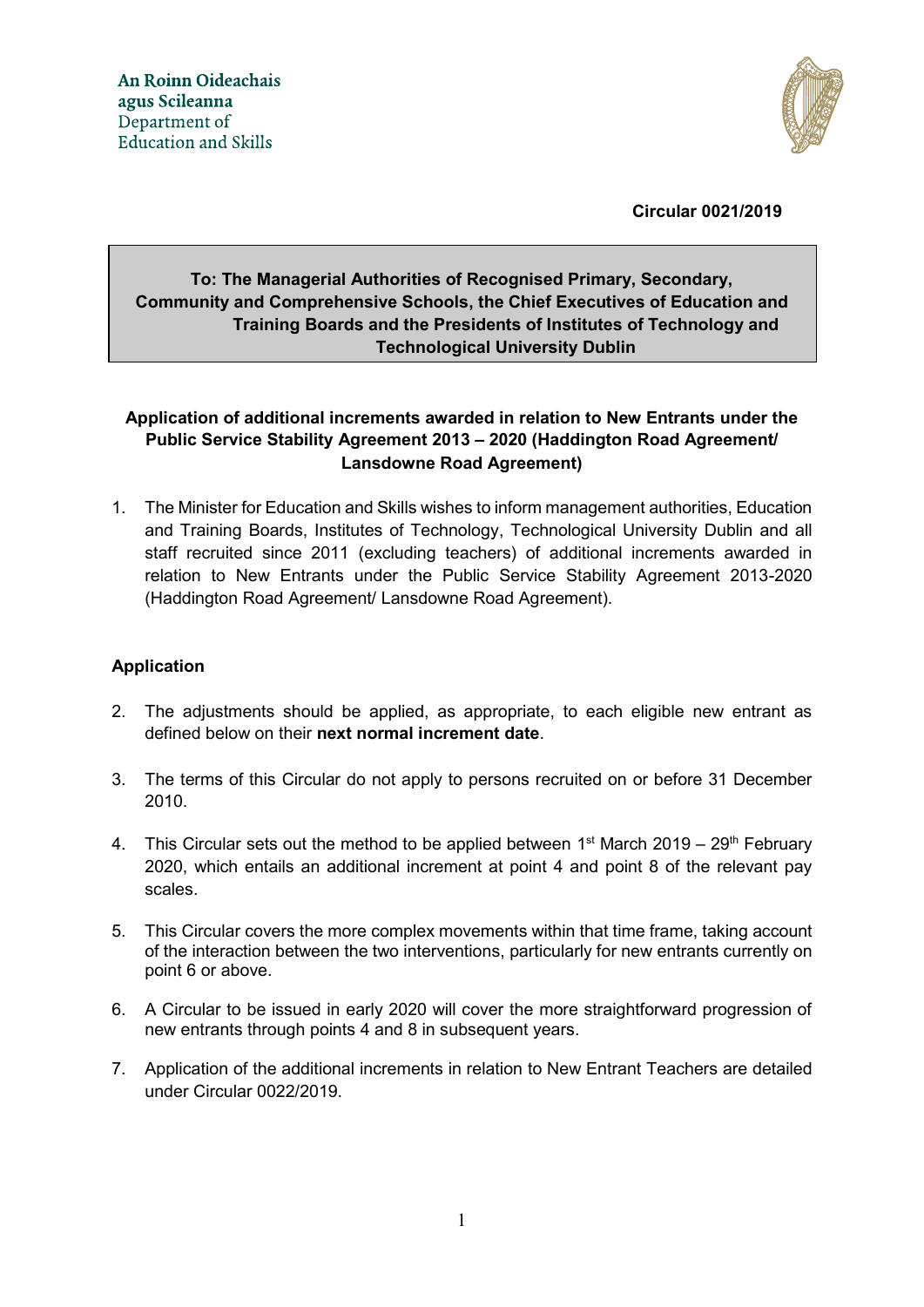## **Additional Increments awarded at Point 4 and Point 8 for New Entrant Staff with effect from 1 March 2019**

- 8. For those currently on incremental points 1 or 2 of a salary scale, each will receive the normal increment due on their next normal increment date.
- 9. For those currently on incremental points 3, 4 or 5 of a salary scale, each will receive two increments (1 normal, and 1 additional increment) due on their next normal increment date.
- 10. For those currently on incremental point 6 or above of a salary scale, each will receive three increments (1 normal, and 2 additional increments) due on their next normal increment date.
- 11. For those currently on Max -1 on scales which do not have LSI's, each will receive the normal increment due on their next normal increment date, progressing to Max of scale. For those currently on Max on scales which do not have LSI's, no further incremental progression is possible.
- 12. For those currently on Max -1 on scales that have LSI points, 1 normal increment, plus two additional years credit towards the achievement of the LSI is due on their next normal increment date.
- 13. For employees at max of scale, 1 normal year credit and two additional years credit towards the achievement of LSI 1 (or LSI 2 depending on scale and existing level of service towards LSI 1) is due on their next normal increment date.
- 14. For those currently on LSI point 1 or above, on a scale that has more than one Long Serving Increments, 1 normal year credit, plus two additional years credit towards the achievement of the next LSI is due on their next normal increment date.
- 15. Please ensure that copies of this Circular are provided to all members of the Board of Management/Education and Training Board and its contents are brought to the attention of all staff recruited since 2011 in your employment including those on leave of absence.
- 16. This Circular can be accessed on the Department's website under [www.education.ie](http://www.education.ie/)

| <b>Staff cohort</b>                                                              | <b>Address for queries</b>           |
|----------------------------------------------------------------------------------|--------------------------------------|
| Non-Teaching staff in primary, secondary,<br>community and comprehensive schools | ntspayroll@education.gov.ie          |
| Staff employed by Education and Training                                         | Payroll section of the Education and |
| <b>Boards</b>                                                                    | <b>Training Board</b>                |

17. Enquiries regarding this Circular should be addressed to: